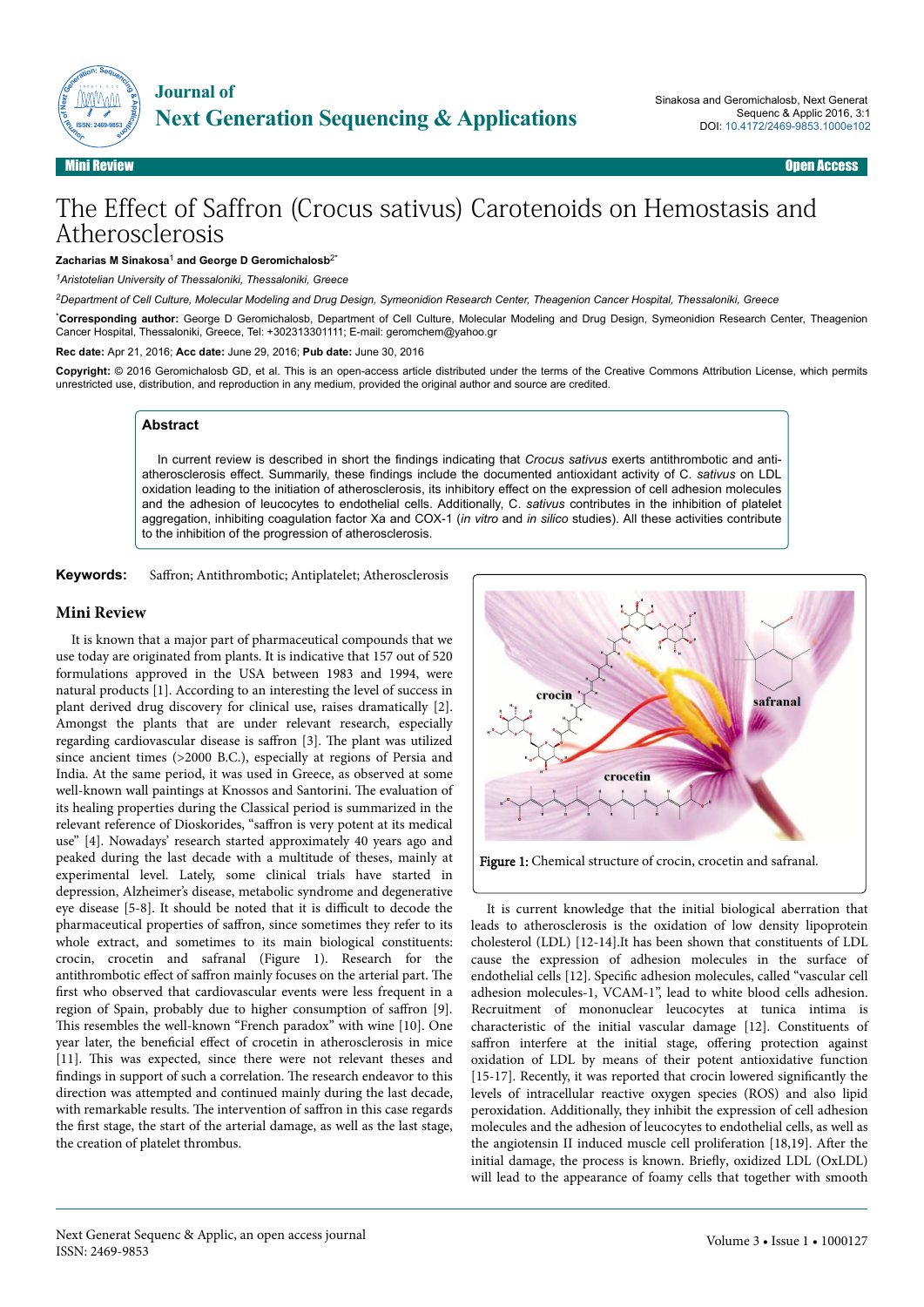muscle cells which migrate to the inner layer, will gradually participate in the formation of the atheromatous plaque. Potential rupture of the plaque is followed firstly by the adhesion of platelets, afterwards by their aggregation, and eventually by the formation of thrombus. So far, medicine intervenes only in the stage of aggregation with the known inhibitors, the "antiplatelet drugs". An in vitro study noted that the extract of saffron inhibits the aggregation of platelets. This effect with the induced inhibition of the secretion of intracellular  $Ca^{2+}$  [20,21].

In silico studies demonstrated that crocetin and picrocrocin have the same binding site with aspirin in cyclooxygenase I (COX-1) (Figure 2). The similar results in an *in vitro* study. Therefore, it is possible that through this pathway saffron exerts its antiplatelet effect  $[22,23]$ .

Some interesting findings about the hypolipidemic effects of saffron are presented who attribute these effects to the inhibition of pancreatic lipase by saffron, leading to the malabsorption of cholesterol. Concerning saffron's activity in the blood clotting mechanism, the relevant observations are limited [19]. An in vitro study noted significant increase of prothrombin time and of partial thromboplastin time in the presence of crocin, as well as the inhibition of Xa factor in silico (Figure 3). Administration of saffron at volunteers, 200 and 400 mg/d for 7 days, did not lead to increase of prothrombin time and of partial thromboplastin time [21,24]. Tsantarliotou et al. in a recent study, observed that administration of crocetin significantly improved the condition of disseminated intravascular coagulation (hematological parameters and kidney fibrosis) in rabbits, after infusion of endotoxin [25].



Figure 2: Binding site of aspirin (yellow C atoms), picrocrocin (pink C atoms), crocetin (green C atoms), crocin (light green C atoms) and dimethylcrocetin (light blue C atoms) in cyclooxygenase I (COX-1) protein (PDB ID: 1EQG).

The authors attribute the positive outcome to the anticoagulant and mainly the "anti-Xa" effect of saffron [24]. Recently, it has been reported that crocin intervenes in inodolytic system, inhibiting the activity of Plasminogen Activator Inhibitor 1 (PAI1) [26].



Figure 3: Binding site of crocin (light pink C atoms) and the known inhibitor DX9(green C atoms) on coagulation factor Xa protein (PDB ID: 1FAX).

As a result, the overall antithrombotic effect of saffron, could be attributed to crocetin's inhibitory effect in the development of experimental hyperlipidemic atherosclerosis in quails and rabbits. It should be especially noted that saffron is non-toxic (a study has shown an LD50 value of 20.7 g/Kg) and has no side effects  $[15,27-30]$ .

As a summary, it is concluded that saffron exerts antithrombotic effect, especially at the arterial part. This effect, observed at the whole extract as well as individual constituents (crocin, crocetin etc.), obviously shows that saffron presents clinical interest, especially in atherosclerosis.

## **References**

- 1. [Cragg GM, Newman DJ, Snader KM \(1997\) Natural products in drug](http://www.ncbi.nlm.nih.gov/pubmed/9014353) [discovery and development. J Nat Prod 60: 52-60.](http://www.ncbi.nlm.nih.gov/pubmed/9014353)
- 2. [Kumar V \(2006\) Potential medicinal plants for CNS disorders: An](http://www.ncbi.nlm.nih.gov/pubmed/16909441) [overview. Phytother Res 20: 1023-1035.](http://www.ncbi.nlm.nih.gov/pubmed/16909441)
- 3. [Mahady G \(2011\) Medicinal plants for the prevention and treatment of](http://www.eolss.net/sample-chapters/c03/e6-79-16-00.pdf) [coronary heart disease. Ethnopharmacology Vol II.](http://www.eolss.net/sample-chapters/c03/e6-79-16-00.pdf)
- 4. Dioskourides, Book A, chap. Κε (1st Century AD).
- 5. [Noorbalaa AA, Akhondzadeh S, Tahmacebi-Poura N, Jamshidib AH](http://www.ncbi.nlm.nih.gov/pubmed/15707766) [\(2005\) Hydro-alcoholic extract of crocus sativus L. versus](http://www.ncbi.nlm.nih.gov/pubmed/15707766) fluoxetine in [the treatment of mild to moderate depression: A double-blind](http://www.ncbi.nlm.nih.gov/pubmed/15707766) [randomized pilot trial. J Ethnopharmacol 97: 281-284.](http://www.ncbi.nlm.nih.gov/pubmed/15707766)
- 6. Akhondzadeh S, 6hafiee [Sabet M, Harirchian MH, Togha M,](http://www.ncbi.nlm.nih.gov/pubmed/20831681) Cheraghmakani H, et al.(2010) Saffron [in the treatment of patients with](http://www.ncbi.nlm.nih.gov/pubmed/20831681) [mild to moderate Alzheimer's disease:A 16-week, randomized and](http://www.ncbi.nlm.nih.gov/pubmed/20831681) [placebo-controlled trial. J Clin Pharm](http://www.ncbi.nlm.nih.gov/pubmed/20831681) Ther 35: 581-588.
- 7. [Shemashian M, Mousahj S, Norozy A, Kesmany T, Moghiman T, et al.](http://www.ncbi.nlm.nih.gov/pubmed/24501162) (2014) Saffron [in metabolic syndrome: Its](http://www.ncbi.nlm.nih.gov/pubmed/24501162) effect on antibody titers to heat [shock proteins 27,60, 65 and 70. J Complement Integr Med 11: 43-49.](http://www.ncbi.nlm.nih.gov/pubmed/24501162)
- 8. [Piccardi M, Maragoni D, Minnella AM, Savastano MC, Falcini D, et al.](http://www.hindawi.com/journals/ecam/2012/429124/) [\(2012\) A longitudinal follow-up study of](http://www.hindawi.com/journals/ecam/2012/429124/) saffron supplementation in early [age – related macular degeneration. Evidence-Based Complementary and](http://www.hindawi.com/journals/ecam/2012/429124/) [Alternative Medicine.](http://www.hindawi.com/journals/ecam/2012/429124/)